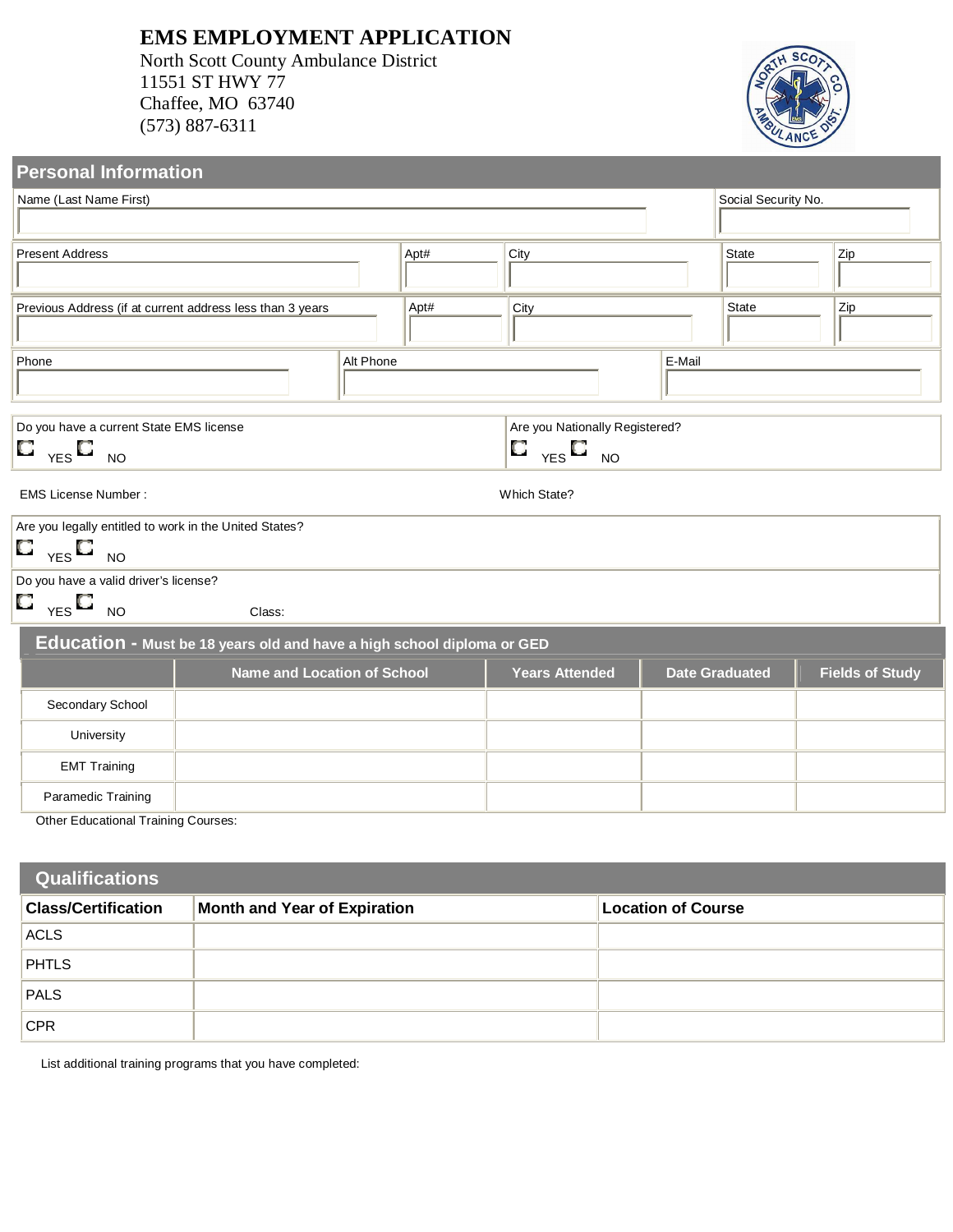# **EMPLOYMENT HISTORY (List present or most recent positions first)**

| Name of Employer                      |                     |       |                                                  |                                 |       |                 |  |
|---------------------------------------|---------------------|-------|--------------------------------------------------|---------------------------------|-------|-----------------|--|
| Address                               |                     | City  | State                                            |                                 |       | Zip             |  |
|                                       |                     |       |                                                  |                                 |       |                 |  |
| <b>Start Date</b>                     | <b>Leaving Date</b> |       | Position                                         |                                 |       |                 |  |
|                                       |                     |       |                                                  |                                 |       |                 |  |
| <b>Starting Salary</b>                | Last Salary         |       | May we contact your supervisor?                  |                                 |       |                 |  |
|                                       |                     |       | $\square$ $_{\gamma$ es $\square$ $_{\text{NO}}$ |                                 |       |                 |  |
| Name of Supervisor                    |                     | Title |                                                  |                                 | Phone |                 |  |
|                                       |                     |       |                                                  |                                 |       |                 |  |
| Describe Your Duties                  |                     |       |                                                  |                                 |       |                 |  |
|                                       |                     |       |                                                  |                                 |       |                 |  |
| Reason for Leaving                    |                     |       |                                                  |                                 |       |                 |  |
|                                       |                     |       |                                                  |                                 |       |                 |  |
| Name of Previous Employer             |                     |       |                                                  |                                 |       |                 |  |
|                                       |                     |       |                                                  |                                 |       |                 |  |
| Address                               |                     | City  | State                                            |                                 |       | $_{\rm Zip}$    |  |
|                                       |                     |       |                                                  |                                 |       |                 |  |
| <b>Start Date</b>                     | <b>Leaving Date</b> |       | Position                                         |                                 |       |                 |  |
|                                       |                     |       |                                                  |                                 |       |                 |  |
| <b>Starting Salary</b>                | Last Salary         |       |                                                  | May we contact your supervisor? |       |                 |  |
|                                       |                     |       | $\square$ $_{\gamma$ es $\square$ $_{\text{NO}}$ |                                 |       |                 |  |
| Name of Supervisor                    |                     | Title |                                                  |                                 | Phone |                 |  |
|                                       |                     |       |                                                  |                                 |       |                 |  |
| Describe Your Duties                  |                     |       |                                                  |                                 |       |                 |  |
|                                       |                     |       |                                                  |                                 |       |                 |  |
| Reason for Leaving                    |                     |       |                                                  |                                 |       |                 |  |
|                                       |                     |       |                                                  |                                 |       |                 |  |
| Name of Previous Employer             |                     |       |                                                  |                                 |       |                 |  |
|                                       |                     |       |                                                  |                                 |       |                 |  |
| Address                               |                     | City  | State                                            |                                 |       | $_{\text{zip}}$ |  |
|                                       |                     |       |                                                  |                                 |       |                 |  |
| <b>Start Date</b>                     | <b>Leaving Date</b> |       | Position                                         |                                 |       |                 |  |
|                                       |                     |       |                                                  |                                 |       |                 |  |
| <b>Starting Salary</b><br>Last Salary |                     |       |                                                  | May we contact your supervisor? |       |                 |  |
|                                       |                     |       | $\Box$ $_{\text{YES}}$ $\Box$ $_{\text{NO}}$     |                                 |       |                 |  |
| Name of Supervisor                    |                     | Title |                                                  |                                 | Phone |                 |  |
|                                       |                     |       |                                                  |                                 |       |                 |  |
| Describe Your Duties                  |                     |       |                                                  |                                 |       |                 |  |
|                                       |                     |       |                                                  |                                 |       |                 |  |
| Reason for Leaving                    |                     |       |                                                  |                                 |       |                 |  |
|                                       |                     |       |                                                  |                                 |       |                 |  |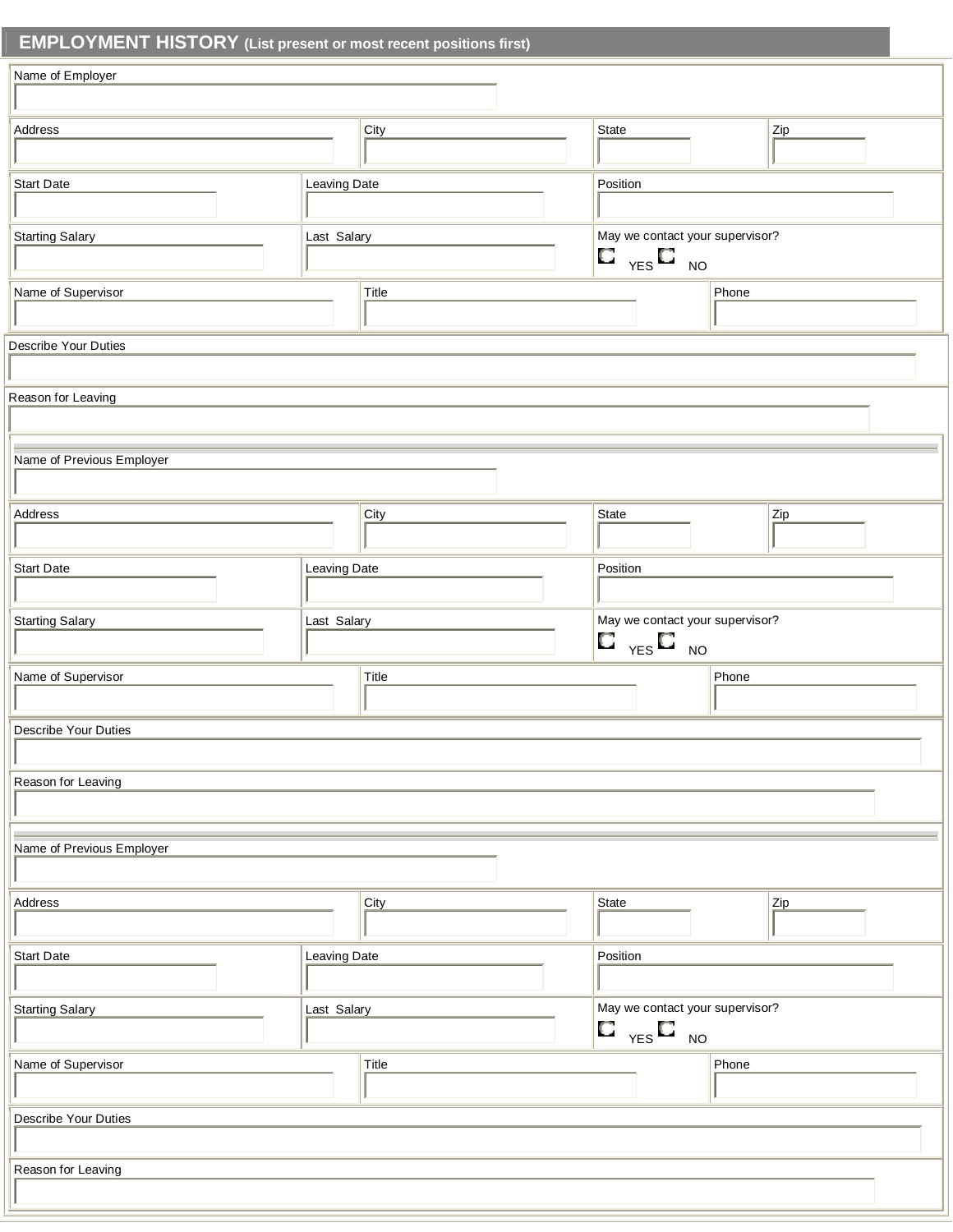# **REFERENCES (Please do not list relatives or former employers)**

| <b>Name</b> | <b>Address</b> | Phone | <b>Years</b><br>Acquainted |
|-------------|----------------|-------|----------------------------|
|             |                |       |                            |
|             |                |       |                            |
|             |                |       |                            |

Do you know anyone currently working for this company?

| <b>SPECIFIC EMS BACKGROUND</b>                                                            |                                                                                                          |  |  |  |  |
|-------------------------------------------------------------------------------------------|----------------------------------------------------------------------------------------------------------|--|--|--|--|
| <b>Driving Experience</b>                                                                 | <b>Legal Issues</b>                                                                                      |  |  |  |  |
| Have you ever driven an emergency vehicle? If so, what type and for how<br>long?          | List any criminal offenses that you have been convicted of, including: date, place<br>and disposition.   |  |  |  |  |
| State DMV licensed?<br>License #:                                                         | Have you ever had a Judgment against you in a medical malpractice suit?                                  |  |  |  |  |
| Has you license ever been suspended or revoked? If so, when and for<br>what?              | Has your medical malpractice insurer ever pain on a claim involving your alleged<br>medical malpractice? |  |  |  |  |
| List most recent traffic offense citation, including: date, place and disposition         |                                                                                                          |  |  |  |  |
| List next more recent traffic offense citation, including: date, place and<br>disposition |                                                                                                          |  |  |  |  |
| List any other traffic offense citation, including: date, place and disposition           |                                                                                                          |  |  |  |  |
| List any accidents for which you were cited in the last 5 years.                          |                                                                                                          |  |  |  |  |
| If any of the questions were answered yes, describe the event and<br>conclusion in full.  |                                                                                                          |  |  |  |  |
|                                                                                           |                                                                                                          |  |  |  |  |